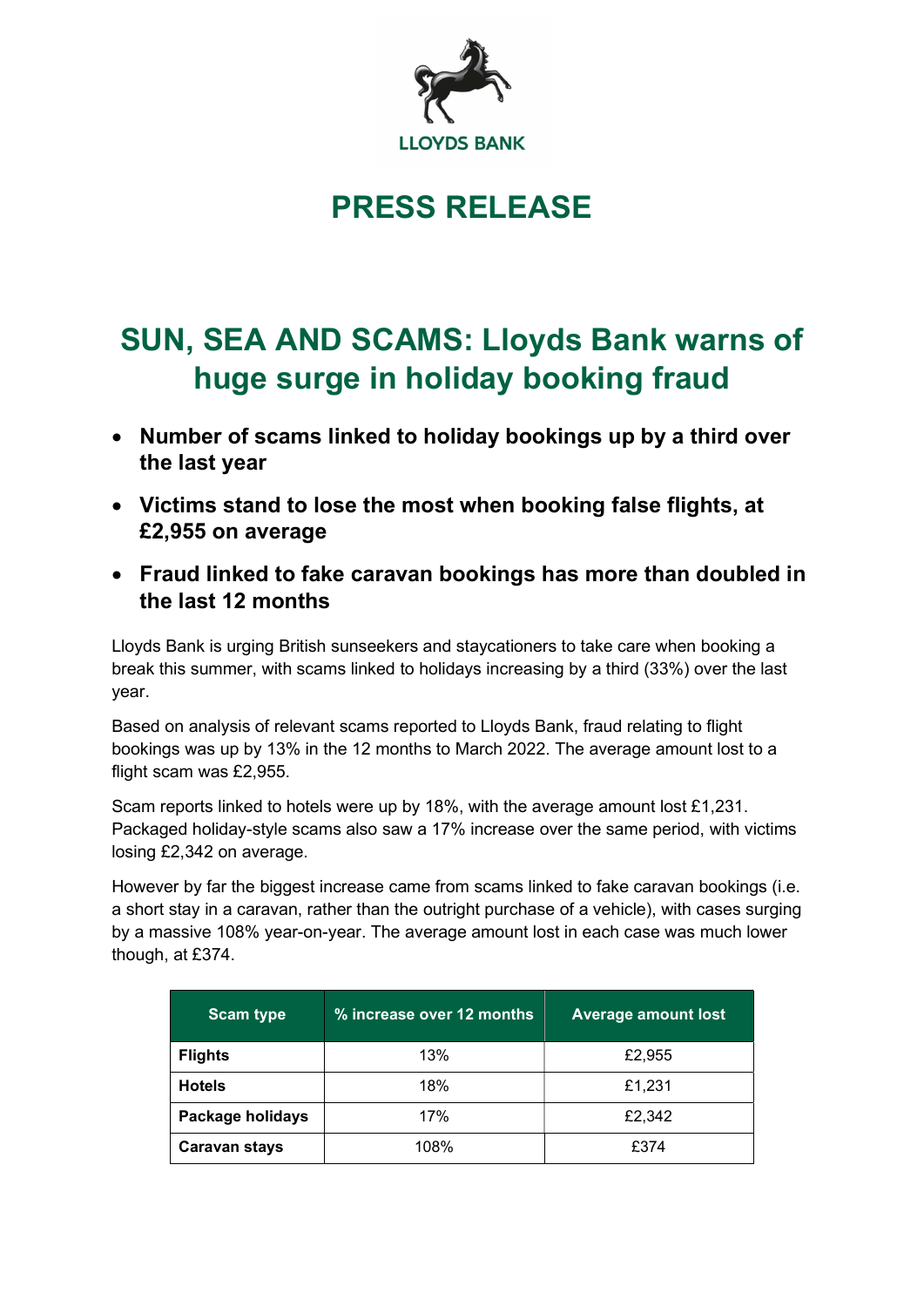Many of these scams start with false adverts on search engines or social media. Victims often click on a link taking them to a website and believe they are dealing with a legitimate company. However, it is all too easy for scammers to impersonate genuine firms online. Some fraudsters even lurk on real accommodation listing sites, before convincing victims to transfer cash directly rather than through the official platform.

With many consumers now rushing to book holidays as demand returns to pre-pandemic levels, Lloyds Bank is urging people to be on the lookout for potential scams.

Liz Ziegler, Fraud Prevention Director at Lloyds Bank, said: "Now that most pandemic restrictions have come to an end, many of us will be looking forward to a more traditional summer holiday this year. But with demand soaring and prices rising fast, would-be holidaymakers can't afford to let their guard down when hunting for the best deals.

"Scammers are ready to cash in on any last minute surge in bookings, so it's vital that consumers know how to stay safe. Book directly with trusted sites or travel agents, avoid following links on social media, and always pay by card for the greatest protection. Remember, if it looks too good to be true, it almost certainly is."

## Top tips to avoid holiday scams this summer:

- Great deals don't find you: Fraudsters put adverts for fake holidays on social media and the internet. They can also send an offer by email or text pretending to be from a real company. Often, a deal will look much cheaper than those you can find elsewhere.
- Make sure it's genuine: Book a holiday with a company that is ABTA or ATOL protected. Take your time to make sure an offer is genuine before you choose to buy. Look for reviews from different customers and find a company that has lots of good reviews rather than bad ones or no reviews at all.
- Protect how you pay: The safest way to pay for a holiday is to use your debit or credit card. If a site or company wants you to pay another way, such as direct to a bank account or by wire transfer, it could be a scam. If you pay this way and things go wrong, you may not get your money back.

**ENDS**